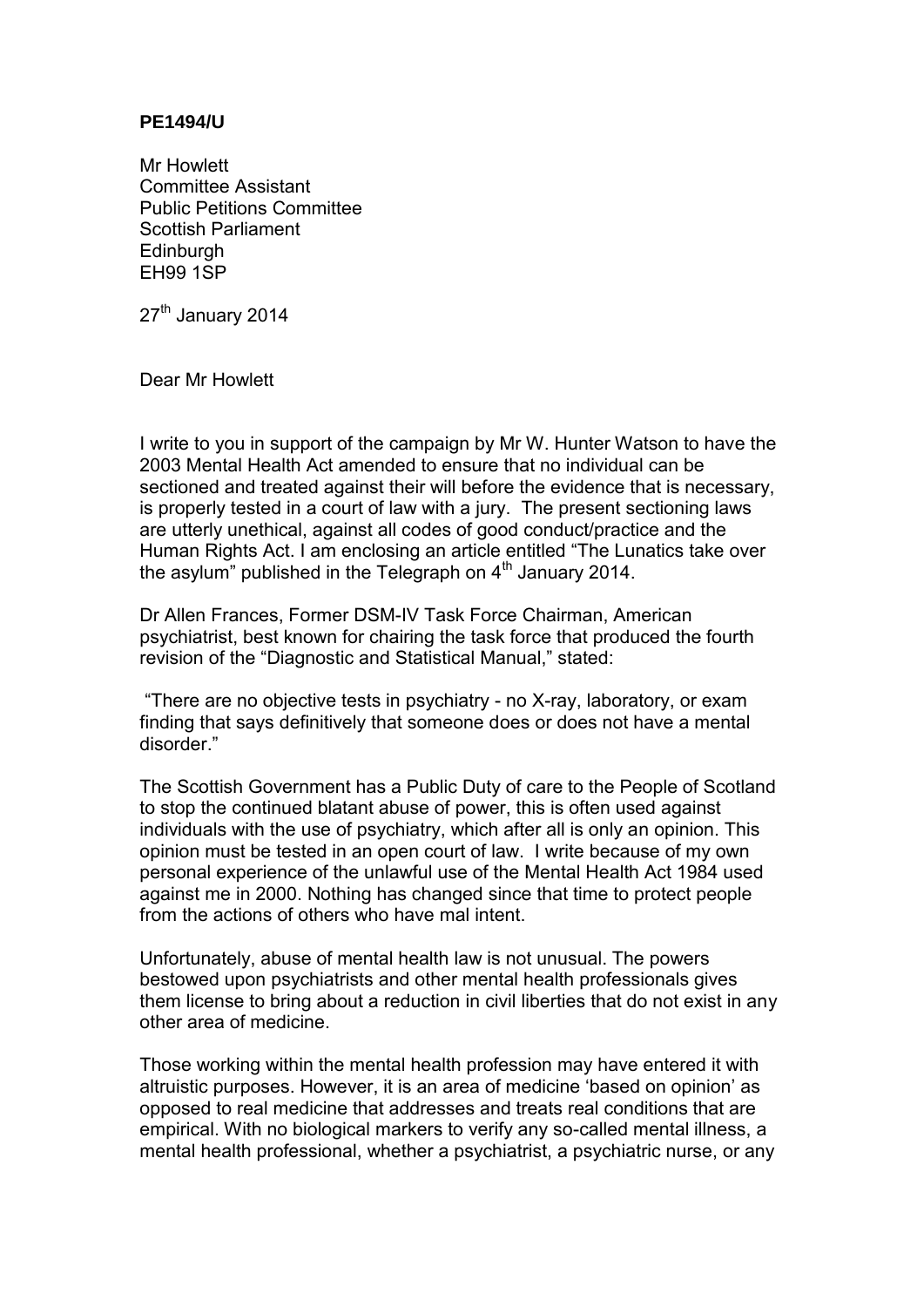other position in the field, is at an immediate disadvantage due to a complete lack of scientific evidence to support claims that require drug interventions.

In view of this, psychiatry is open to mistakes that have severe ramifications upon the lives of those affected, which at present can never be revoked. Furthermore, the veracity of reports made in order to bring about detention can be motivated by situations that have 'nothing to do with the welfare' of the person concerned. Indeed, I have come to know of cases through my friend's work, someone who has come into contact with several people who have been detained under the Mental Health Act as a result of 'false reports' made by a nearest relative. While this scenario has been dramatised in several movies, it 'does' happen in real life, especially if the targeted person has 'compromising information' about that relative. Attempting to discredit an individual by accusing them of mental illness does go on. It is perhaps the most despicable way of refuting a person, of denying them the truth in a given situation, and is reprehensible.

In my case, I was never examined, nor was I given an explanation for the grounds for my sectioning. It was just announced by a female doctor (whom I had briefly seen once to fill in a form), when she turned up at my apartment. I tried to run away. I was chased by EIGHT people, manhandled, dropped onto a concrete floor in a public place, head forced to the ground, with trousers pulled down forcibly injected with drugs, 5 mg Droperidol and 2mg of Lorazepam against my will in front of my neighbours. This was assault, abuse of authority and medical negligence in the extreme and which could have caused my death.

According to an official FDA drug information site, it states:

"Due to its potential for serious proarrhythmic effects and death, Droperidol should be reserved for use in the treatment of patients who fail to show an acceptable response to other adequate treatments, either because of insufficient effectiveness or the inability to achieve an effective dose due to intolerable adverse effects from those drugs (see Warnings, Adverse Reactions, Contraindications, and Precautions)

*Adult Dosage: The maximum recommended initial dose of Droperidol is 2.5 mg I.M. or slow I.V. Additional 1.25 mg doses of Droperidol may be administered to achieve the desired effect. However, additional doses should be administered with caution, and only if the potential benefit outweighs the potential risk."* 

I was given double the recommended dose of Droperidol in combination with Lorazepan which was dangerous and has caused recorded deaths in other cases. The online magazine The Psychiatrist stated in an article it published in 2003*: "The manufacturer, Janssen-Cilag Ltd. wrote to health care professionals in January 2001 to inform them that the Droleptan product range was to be withdrawn, because of a risk-benefit analysis that had highlighted the potential effect of Droperidol on the cardiac QTc interval."*